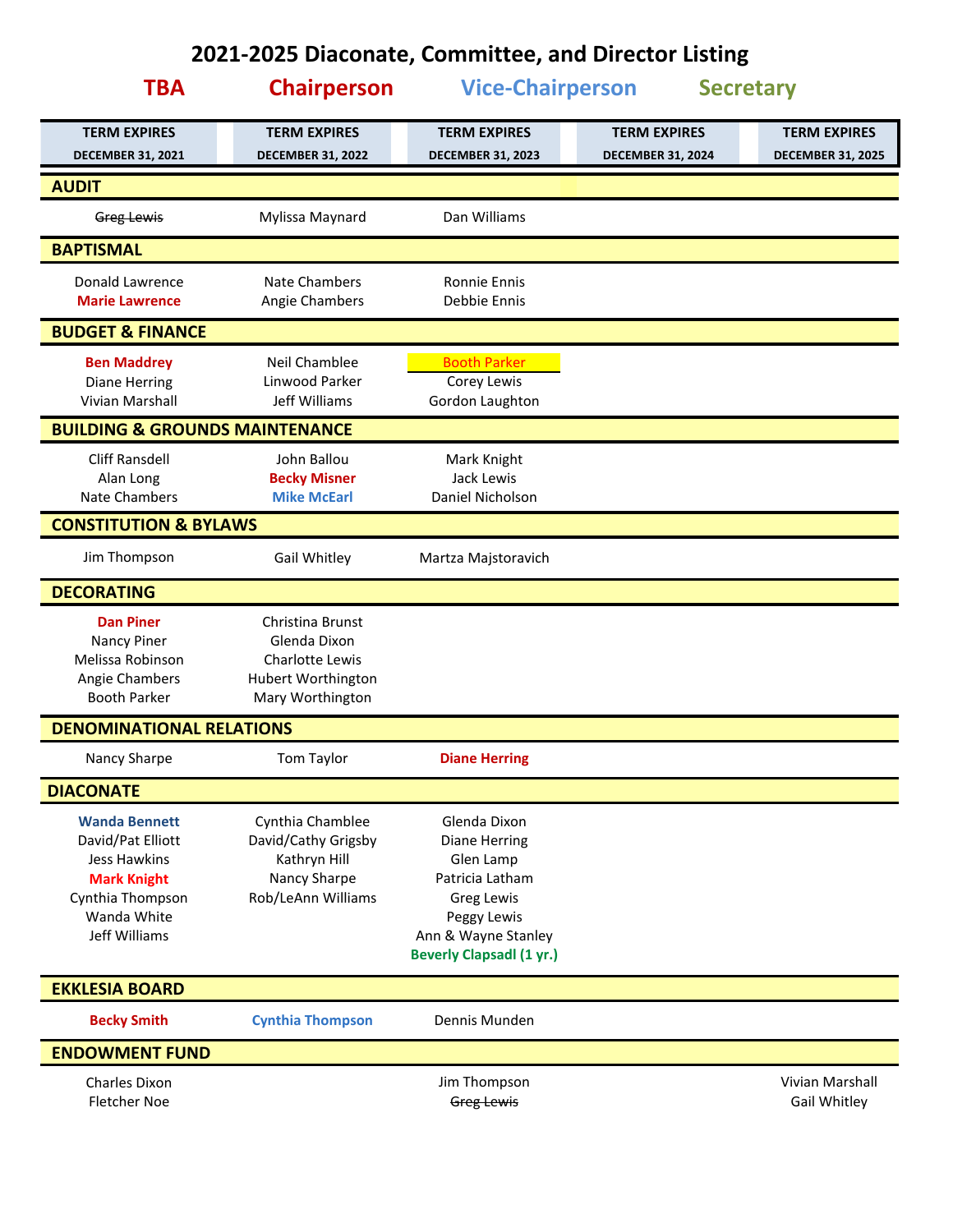| <b>TERM EXPIRES</b><br><b>DECEMBER 31, 2021</b>                       | <b>TERM EXPIRES</b><br><b>DECEMBER 31, 2022</b>               | <b>TERM EXPIRES</b><br><b>DECEMBER 31, 2023</b>                      | <b>TERM EXPIRES</b><br><b>DECEMBER 31, 2024</b> | <b>TERM EXPIRES</b><br><b>DECEMBER 31, 2025</b>                       |
|-----------------------------------------------------------------------|---------------------------------------------------------------|----------------------------------------------------------------------|-------------------------------------------------|-----------------------------------------------------------------------|
| <b>FAMILY LIFE ACTIVITIES</b>                                         |                                                               |                                                                      |                                                 |                                                                       |
| <b>Melissa Urquhart</b><br>Dean Urquhart                              | Jeff Howell<br><b>Tracy Howell</b>                            | Dan Piner<br>Tony & Melissa Maynard                                  |                                                 |                                                                       |
| <b>GROWTH &amp; BUILDING</b>                                          |                                                               |                                                                      |                                                 |                                                                       |
| <b>Preston Garner</b><br>Lee Dixon<br>Patricia Latham<br>Maria Garner |                                                               | Judson Walton<br><b>Wayne Stanley</b><br>Rob Robinson<br>Mark Knight |                                                 | Barrett Davis, Jr.<br>John Ballou<br>Gordon Laughton<br>Jeff Williams |
| <b>HISTORY</b>                                                        |                                                               |                                                                      |                                                 |                                                                       |
| Lyn Baker<br>Sandra Phillips                                          | <b>Bill Robinson</b><br>Annie Swain                           |                                                                      |                                                 |                                                                       |
| <b>HOMEBOUND</b>                                                      |                                                               |                                                                      |                                                 |                                                                       |
| <b>Susan Vallence</b><br><b>Ernestine Conway</b>                      | Michael Gooden<br><b>Frances Gooden</b>                       | Mike Marshall<br><b>William Taylor</b>                               |                                                 |                                                                       |
| <b>HOSPITALITY &amp; SPECIAL OCCASIONS</b>                            |                                                               |                                                                      |                                                 |                                                                       |
| <b>Betty Morgan</b><br>Diane Robinson<br>Juanita Lawrence             | Ann Stanley<br>Marty Ransdell<br>Phyllis Graham               | <b>Beth Davis</b><br>Christian Knight<br>Amy Nelson                  |                                                 |                                                                       |
| <b>KITCHEN</b>                                                        |                                                               |                                                                      |                                                 |                                                                       |
| Sandra Phillips<br>Amy Nelson<br>David / Pat Elliott                  | Sandy Herman<br>Juanita Lawrence<br>Ray /Jennifer Stephenson  | <b>Mike Marshall</b><br>Peggy Lewis                                  |                                                 |                                                                       |
| <b>LIBRARY</b>                                                        |                                                               |                                                                      |                                                 |                                                                       |
| Not Needed at this time.                                              |                                                               |                                                                      |                                                 |                                                                       |
| <b>LORD'S SUPPER (COMMUNION)</b>                                      |                                                               |                                                                      |                                                 |                                                                       |
| <b>Betty Eubanks</b><br><b>Sherrill Mills</b>                         | Alan Long<br>Karen Long<br>Cynthia Thompson                   | <b>Marie Lawrence</b><br>Donald Lawrence<br>Jennifer Robinson        |                                                 |                                                                       |
| <b>MEDIA</b>                                                          |                                                               |                                                                      |                                                 |                                                                       |
| <b>Barrett Davis, Jr.</b><br>Scott Foley                              | Dale Monroe<br>Lee Dixon                                      | <b>Jimmy Rivers</b><br>Larry Vallance                                |                                                 |                                                                       |
| <b>MISSIONS COUNCIL</b>                                               |                                                               |                                                                      |                                                 |                                                                       |
| <b>Becky Vaughan</b><br><b>Ashley Snipes</b><br><b>Carmen Maddrey</b> | Christina Brunst<br><b>Heather Lamp</b><br><b>Mary Willis</b> | Michael Gooden<br><b>Linda Johnston</b><br>Hope Schmitt              |                                                 |                                                                       |
| <b>MUSIC</b>                                                          |                                                               |                                                                      |                                                 |                                                                       |
| Charlotte Lewis<br>Rob Robinson                                       | Mike Howard<br>Kathy Eagle                                    | <b>Ray Mitchell</b><br><b>Tony DeLuzio</b>                           |                                                 |                                                                       |
| <b>NOMINATING</b>                                                     |                                                               |                                                                      |                                                 |                                                                       |
| <b>Nancy Sharpe</b><br><b>Beverly Clapsadl</b>                        | Joe Green<br>Kathy Eagle                                      | <b>LeAnn Williams</b><br><b>Barbie Smith</b>                         |                                                 |                                                                       |